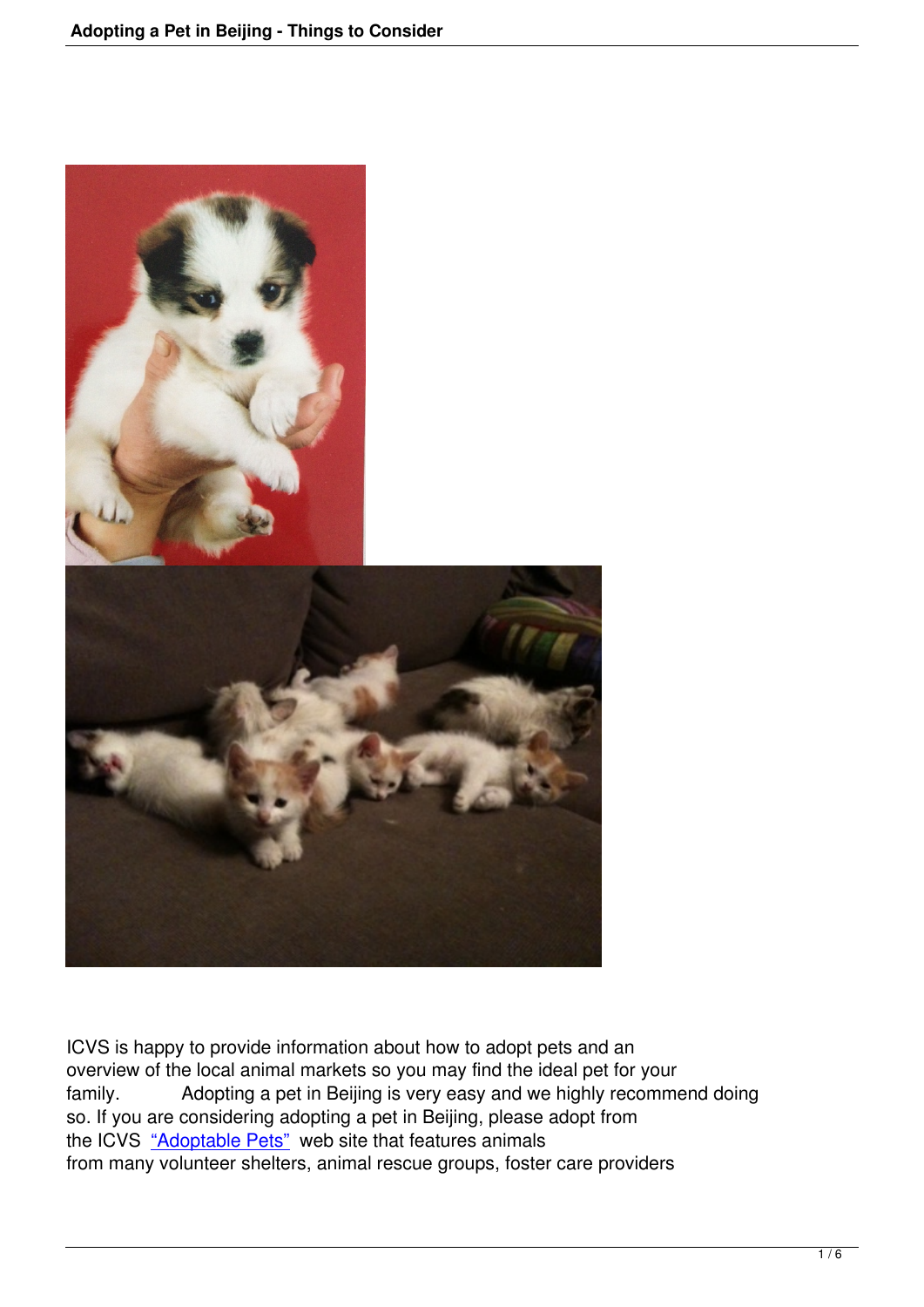and pet owners needing to rehome animals. There are many wonderful pets available and the animals from these organizations, rescue volunteers and owners are usually quite healthy with good temperaments. Breeding is a very new industry in China and is largely unregulated. In the local market, pets for sale are bred for profit meaning the animals are mated to produce many litters quickly. This results in poor health of the puppies and kittens as their mothers were bred too frequently and cannot produce sufficient or nutritious mother's milk for the babies. The puppies and kittens are usually weaned too early from their mothers and sold well before six-weeks of age. The faster the animals are sold, the higher the turnover and more profit for the sellers. In addition, most animal-sellers (including those calling themselves "breeders") may have brought only a few breed-specific animals into the market when entering into the animal sales business. Therefore, the "pure-bred" animals especially, are likely to be inbred which may result in life-long health or behavioral issues that may not become apparent until the animal is older. Each purchase of an animal supports the pets-for-profit industry and displaces the chances for an existing animal to find an adoption home. ICVS recently worked with several families that had purchased "pure-bred" puppies from ostensible "breeders." Four out of five of these purchased puppies were diagnosed with canine distemper, parvovirus or both. These highly infectious viral diseases were fatal in all cases with the puppies dying within one- to two-weeks of purchase. The puppy that survived has battled chronic illnesses since the day of purchase requiring on-going medical care, significant financial expenses and causing much worry and frustration for the pet owner. Some pet owners have had positive experiences with their purchased pets and the animals have turned out to be healthy. However, these cases are the minority. Purchasing pets in the current market involves a great deal of risk for the pet owner, as it is truly a "buyer beware" market. Please be very cautious of the animal sellers, pet markets, pet shops and so-called breeders. The state of the breeding industry in China today is extremely premature and differs greatly from that of more mature markets where professional breeders are registered, monitored, subject to legal regulations and held accountable for the animals they breed and sell. In the local market, anyone with a male and female animal may mate them to produce litters and then claim that they are "breeders" through web sites, classified advertisements or pet shops and animal markets. Buyers have little recourse in the event the animal develops congenital or other health issues after purchase. ICVS strongly encourages adoption. If you are looking for a puppy, kitten, dog, cat, rabbit, guinea pig, hamster or turtle, there are usually MANY available for adoption. Please check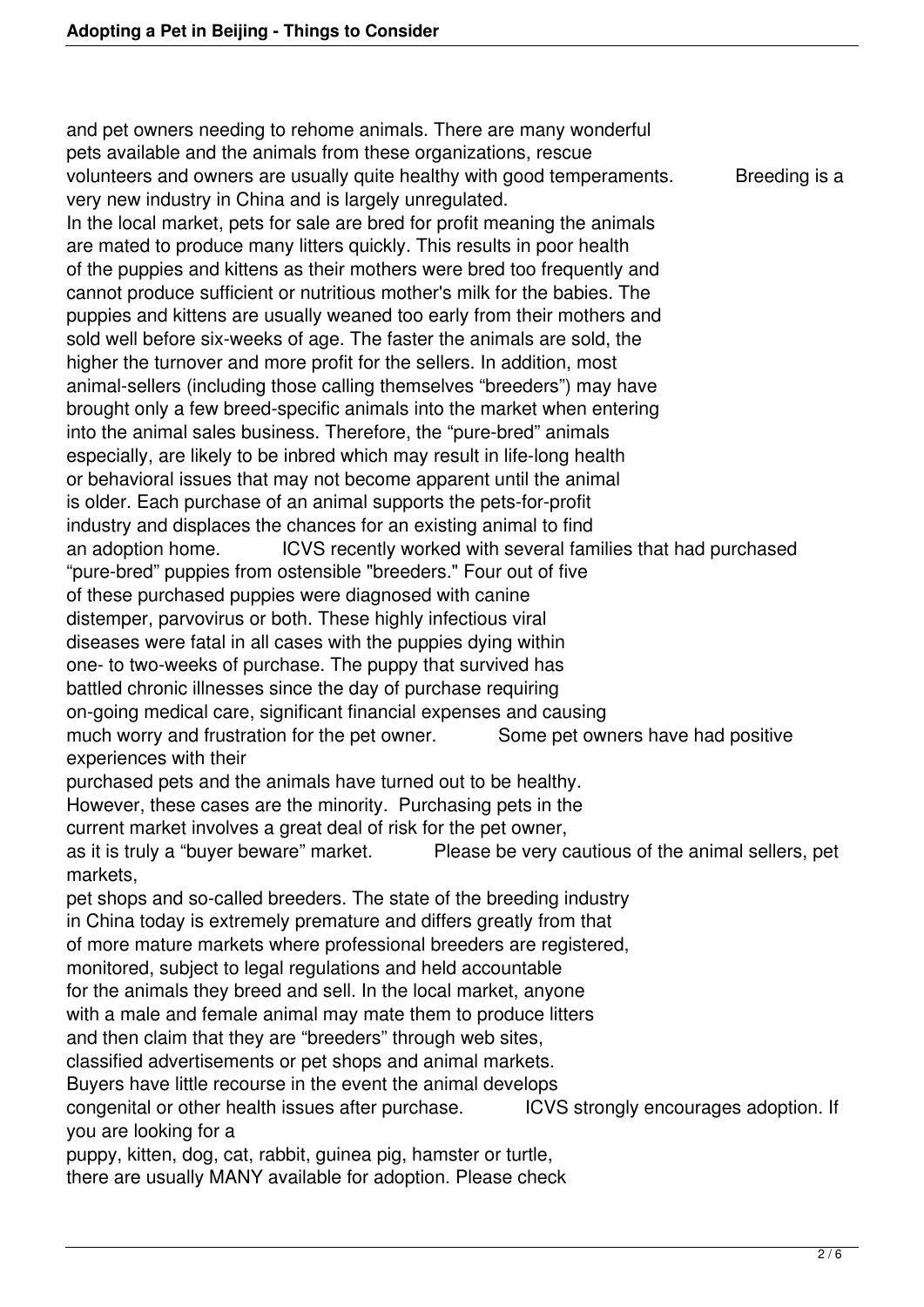the ICVS "Adoptable Pets" section of the web site or send ICVS an email directly. ICVS will help put you in contact with the many reputable animal rescue organizations, foster homes and owners that have beautiful pets available for adoption. Please adopt, don't buy! "Adoptable Pets" on ICVS web site: http://www.icvsasia.com /index.php?option=com\_content&view=category&layout=blog&id=34&Itemi d=27&lang=en

[Video Report on "Pet Shop Precautions":](index.php?option=com_content&view=category&layout=blog&id=34&Itemid=27&lang=en)

http://english.cri.cn/7146/2011/06/16/2361s642999.htm

 (Produced by China Radio International on experiences of pet owners that have purchased pets in Beijing) Video on "Paws for Thought" – [considerations before adopting](http://english.cri.cn/7146/2011/06/16/2361s642999.htm)  a pet: http://v.ku6.com/show/-R7CxRhl2M23aWSL.html

To take pets overseas, please see the ICVS web site on "Exiting from Chi[na with Pets" at this link: http://www.icvsasia.co](http://v.ku6.com/show/-R7CxRhl2M23aWSL.html)m/index.php?option=com\_content& amp;view=article&id=46%3Aexiting-from-china-with-pets&catid=38%3Apet-import-ex port&amp:ltemid=75&amp:lang=en Please note that animals must be rabies vaccinat[ed at least](index.php?option=com_content&view=article&id=46%3Aexiting-from-china-with-pets&catid=38%3Apet-import-export&Itemid=75&lang=en)  [30-days before but not more than 12-months before the departure](index.php?option=com_content&view=article&id=46%3Aexiting-from-china-with-pets&catid=38%3Apet-import-export&Itemid=75&lang=en)  [date. By law, puppies and kittens m](index.php?option=com_content&view=article&id=46%3Aexiting-from-china-with-pets&catid=38%3Apet-import-export&Itemid=75&lang=en)ust be at least 3-months of age before they may be vaccinated for rabies. Rabies vaccinations

must be administered at an officially registered and legally

designated animal vaccination hospital in the PRC. ICVS is a

legally designated animal vaccination hospital and can help provide the official rabies and distemper vaccinations and

issue the official Beijing Animal Health and Immunity

Certificate (vaccination red book) required to take animals

out of China or to relocate to other cities in China. Please see this link for more information about the legally

registered and officially designated animal vaccination

hospitals and the official vaccination red book: http://www.icvsasia.com/index.php?optio n=com\_content&view=article&id=51&ltemid=72&lang=en

Please contact ICVS with any questions. We hope this helps with your search for the perfect pet for your family!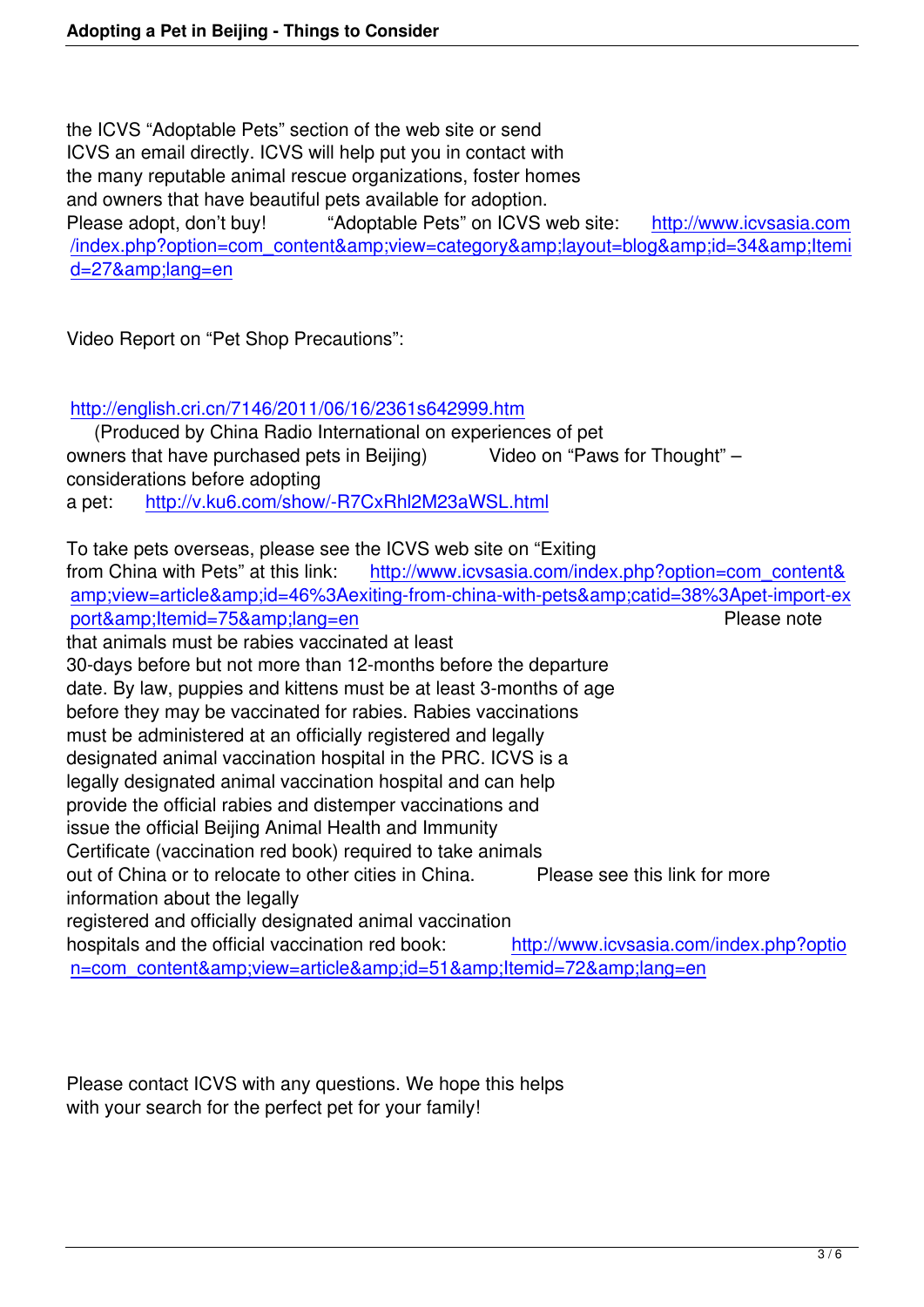## **Adopting a Pet in Beijing ? Things to Consider**

**· Long-Term Commitment**

**· Lifestyle**

**· <b>IIIIIII** Living Space (indoor and outdoor)

- Cats<sup>[]</sup> and small dogs? Better suited for apartment living
- **Medium** and Larger dogs? **Regulations, space to run**

### **Purebreds**

**· <b>Research** first - **Research** 

*ou D D* **temperament, D size, D exercise D needs, D also D potential D breed specific**

**DO D D D health concerns** 

### **Puppies/Kittens I vs. Adults**

**· 00000 Time commitment for house breaking, training, lexercise, vaccination** 

**DE D D series, deworming, D neutering/spaying, D etc.** 

**· <b>INDIE Many adults waiting** for adoption, **usually** house broken and<sup>[]</sup>

*OO D neutered/spayed, DmoreD settled* 

### **Pet Markets**

**· 00000 Common breeds: Pekinese, Chihuahuas, Bichon Frise,** Cocker<sup>[</sup>] Spaniels, []

*ODDD* **<b>Beagles, Poodles, Golden Retrievers, Labrador Retrievers,** 

**DO D Gamoyeds, Border Collies, Chow Chows** 

#### **Buyer** Beware

**·00000 Infectious<sup>[</sup>] diseases<sup>[</sup>] common, <b>Despecially Dkennel Dcough**,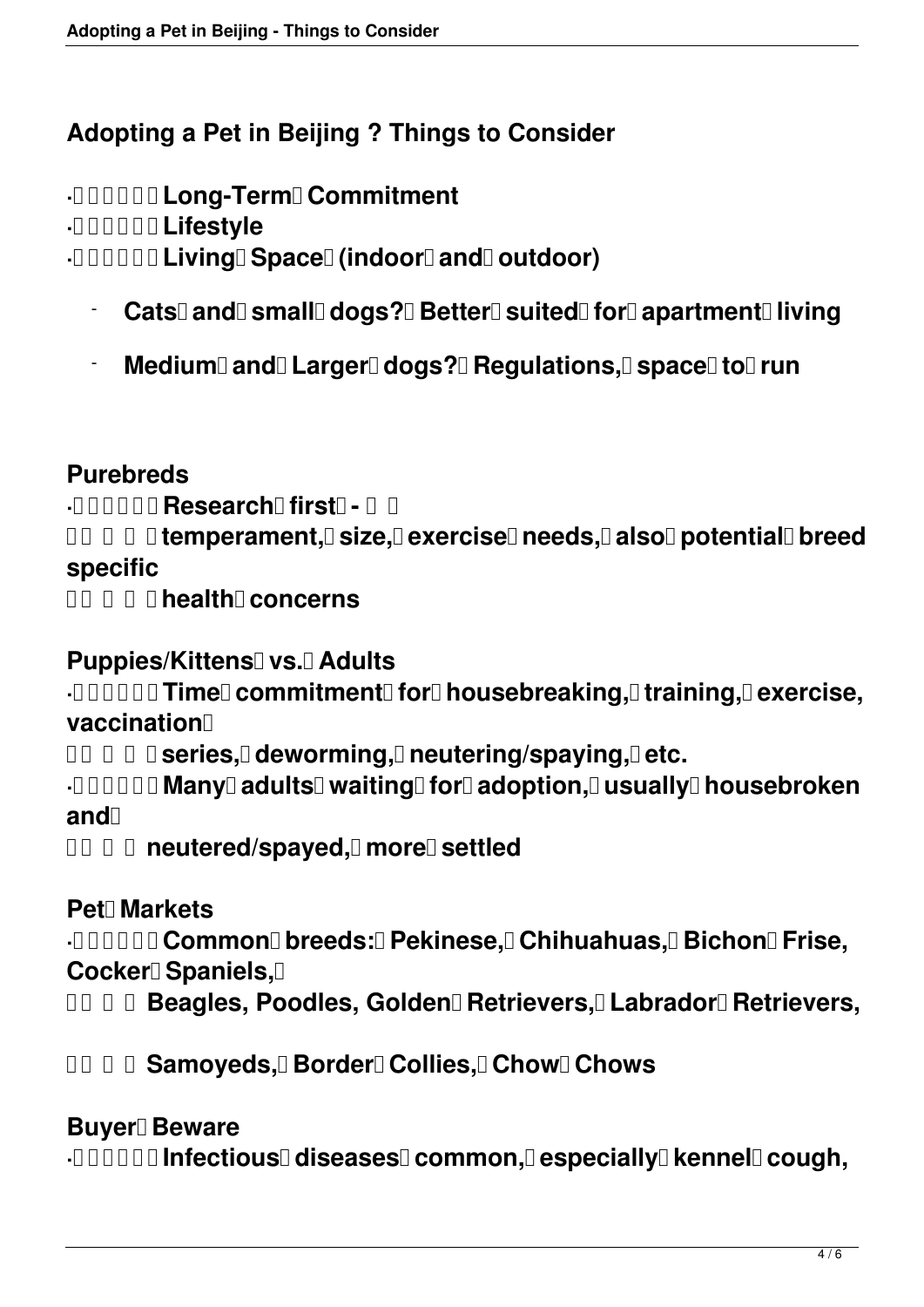**parvovirus,** 

**DO 0 distemper virus** 

**· 00000 Often prematurely weaned, weakened immune systems** 

**· <b>INDIE Inadequate vaccination or improper Schedule** 

**· Parasites (fleas, mange, gastrointestinal worms, giardia, etc.)**

**· 00000 Warning signs: 0 overtly thin and/or potbellied, discharge** from eyes<sup>[]</sup>

**DE D O or nose, Sneezing, Coughing, thin and/or dull hair coat, D hair loss**

**·DOODDI Apparently healthy puppies/kittens Should Still be quarantined for** 

**DO D 3-weeks away from other pets in home prior to introductions**

**· <b>DOOOO Post purchase: veterinary exam, start vaccination series, stool check** 

**· New kittens/cats should also be FeLV/FIV tested · 00000 Neuter/Spay after vaccination Series completed (4-6** months<sup>[]</sup> of age)

**Taking vour Pet Overseas:** 

**·00000 Adopting a pet is a commitment for life. It is not**  $difficult$ <sup> $\Box$ </sup> to  $\Box$  take  $\Box$  pets  $\Box$ 

*OREA* cute of China and to most overseas countries. **Details** 

**Proper research and preparation is required to ensure a** smooth<sup>[1]</sup> relocation<sup>[1]</sup>

with **pets** 

**· 00000 Please contact the International Center For Veterinary** Services<sup>[]</sup> for **more** 

**DE E information about pet import and export regulations** 

**International Center Tor Veterinary Services Tel: (8610) 8456-1939/1940**